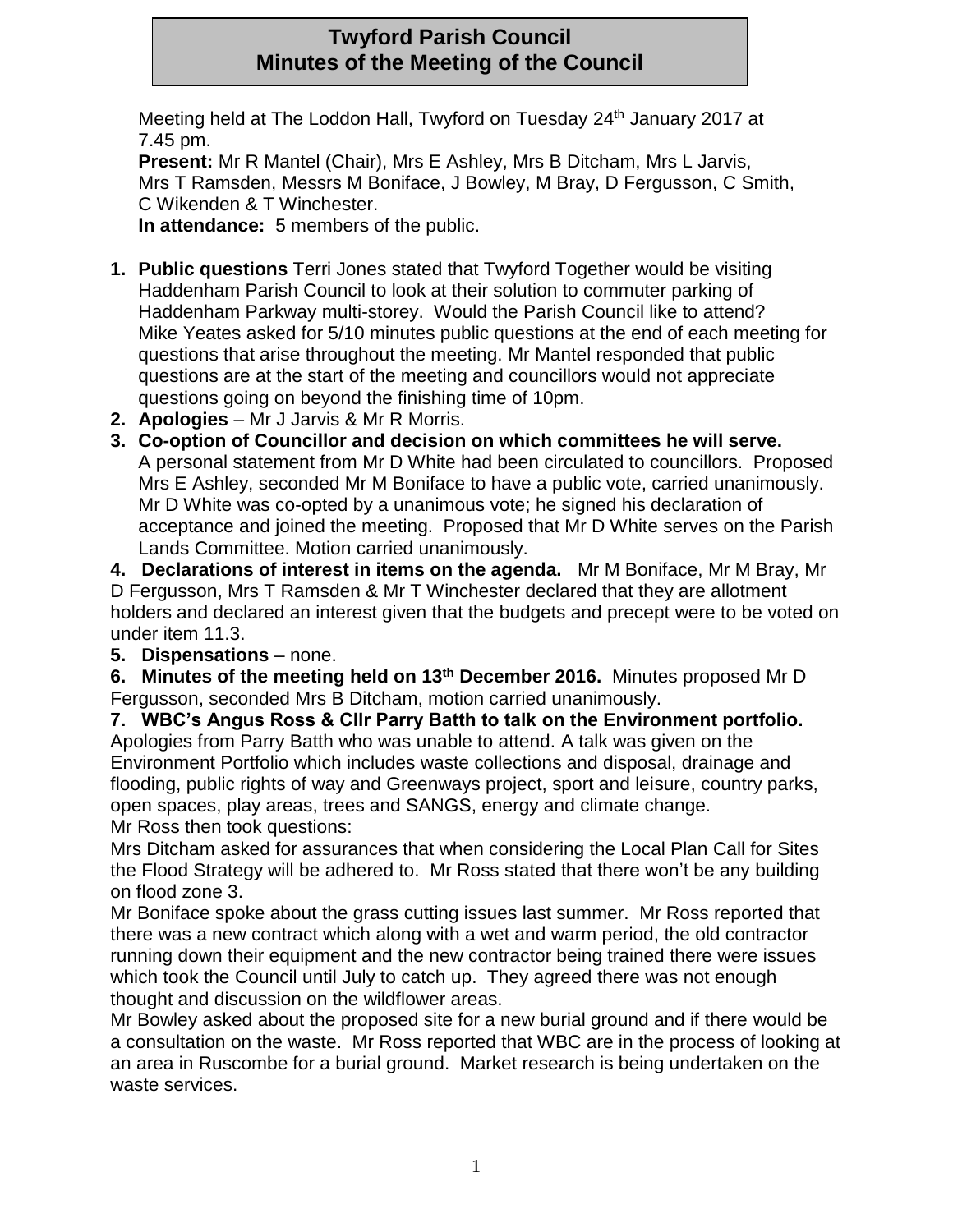Mr Winchester asked why glass cannot be recycled in the black boxes. This is a sorting issue. He also asked why more plastic cannot be recycled. Mr Ross responded that there is not a market in Britain for some plastics, made worse by the oil price.

Mrs Ashley expressed concern that the Waitrose bottle banks have been removed. Mr Ross will investigate this.

Mr Boniface asked if the RE3 arrangements have resulted in an increase in flytipping. Mr Ross responded that this is hard to monitor.

### **8. Matters arising** - none.

**9. Borough Council Matters** – Mr Ferris & Mr Jarvis had given their apologies. There were no reports.

**10. Liaison with Ruscombe Parish Council.** Mrs Bulman had given her apologies. There were no reports.

### **11. Reports and to receive any recommendations from committees:**

# 11.1 **Planning and Amenities Committee 03.01.17 & Website sub committee**

Mrs Ditcham reported highlighting items 5.6 - Golden Jubilee Clock repairs, 9.2 website training, 7.2 – WBC permission to Waitrose for their car park plans, 7.4.1 Local Plan Site Assessment – meeting and joint letter from the Northern Parishes.

Mrs L Jarvis volunteered to co-ordinate the annual litter pick (1/2 April – although date is flexible)

11.2 **Parish Lands Committee 10.01.17** Mr Bowley reported highlighting items 11.2 – consultations with local playgroups on the KGVR playpark plans, 6.4 – arrangements for the allotment skip and 8.3 – quote for Heras Fencing to close the allotment deer access from the brook.

The committee **RECOMMEND to Full Council** to allocate £400 for the plaque and fitting of a 'Thames and Chilterns in Bloom' sign in Jubilee Corner. Motion carried unanimously.

11.3 **Finance and General Purposes Committee 17.01.17** Mr Fergusson reported highlighting that until the Waitrose noticeboard has been recited the Amberley Drive board will be the main board.

The committee **RECOMMEND to Full Council** to make a grant of £50 to Wokingham Veteran Tree Association. Motion carried 12 for, 1 against.

The committee **RECOMMEND to Full Council** to make no grant to Home Start. Motion carried 12 for, 1 against.

The committee **RECOMMEND to Full Council** to recruit an Assistant Clerk and proceed with advertising the vacancy. Motion carried unanimously.

The committee **RECOMMEND to Full Council** a budget of £77,920.55. Motion carried unanimously.

The committee **RECOMMEND to Full Council** a 2017/18 precept of £77,920.55. Motion carried unanimously.

## 11.4 **Other Representatives reports.**

11.4.1 Meet Your Councillor 14.01.17 Mrs Ramsden and Mr Fergusson attended and spoke to two members of the public.

11.4.2 Borough Parish Liaison Forum 23.01.17 Mr Bowley and Mr Mantel attended and spoke about WBC's plans for Civil Parking Enforcement. Mr Smith raised concerns over deliveries being made from the High Street which causes congestion. Other items discussed were the Community Governance Review looking at boundaries in view of the Local Plan, CIL contribution and questions raised by the Parishes. Minutes have been circulated.

12. Clerk's report – no report.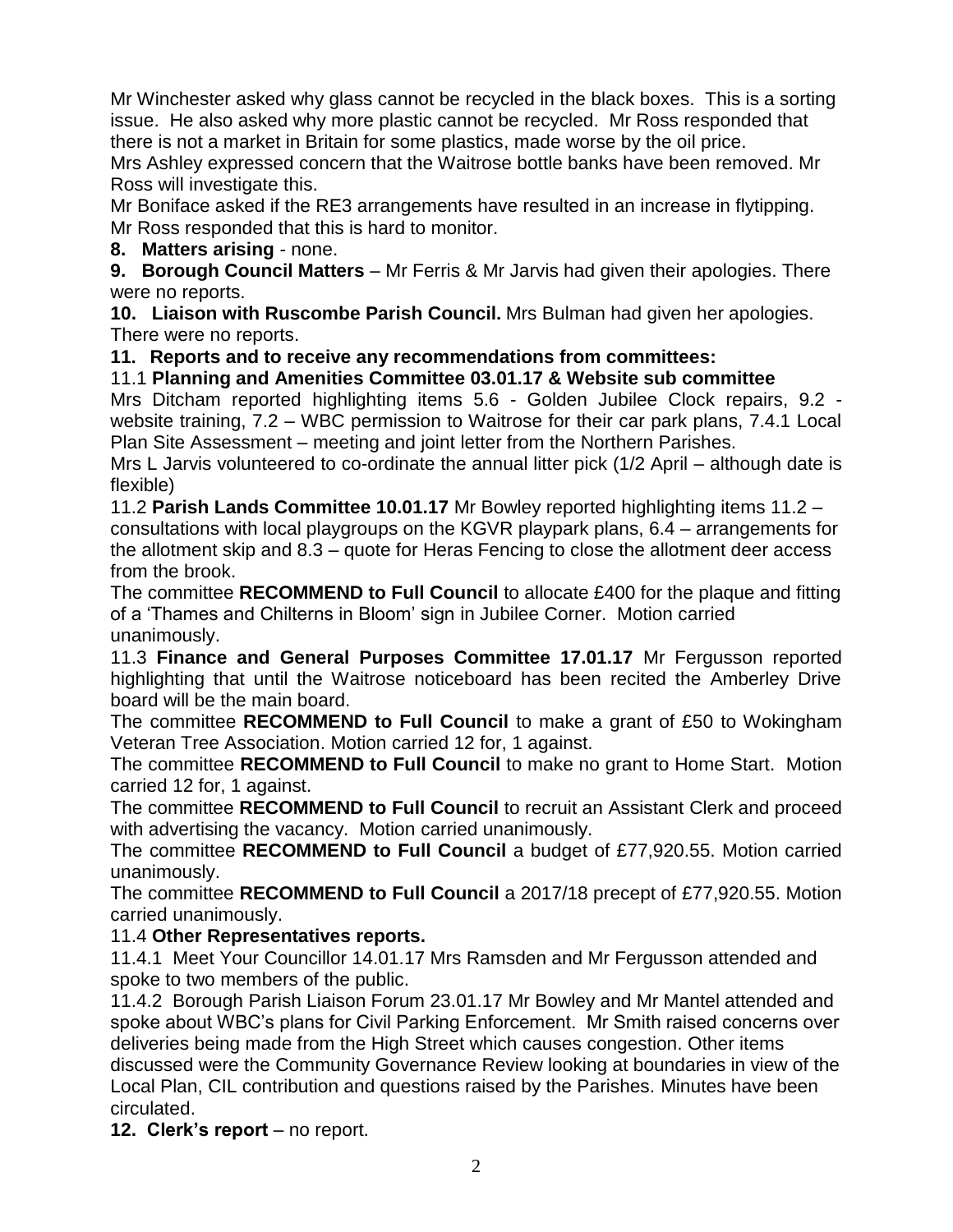**13. Motion – That the Council establish an Advisory Committee on Parking. That having established an Advisory Committee the Council adopt the Terms of Reference as circulated and appoint members.** Mr Fergusson spoke about the background to his request to put the motion forward. This is an item previously discussed by Parish Lands however a Council Advisory committee will expand the remit. He said that the Council need to look at a holistic view of the parking in the centre of the village and station commuter parking. Mr Fergusson proposed that the Council establish an Advisory Committee on Parking, seconded Mr M Boniface. Motion carried 12 for, 1 against.

Mrs Ramsden proposed 4 additional points to be added to the Terms of Reference which had been circulated. After some discussion Mrs Ashley proposed not to include the additional 4 points put forward.

It was agreed to make minor amendments to the Terms of reference:

### *Purpose of the Advisory Committee:*

*The Advisory Committee is established to identify, evaluate and recommend solutions to parking issues in Twyford.*

- *1. To research & quantify immediate and potential future parking requirements in Twyford.*
- *2. To research and evaluate current parking in Twyford.*
- *3. To identify and evaluate options for parking in the Parish.*
- *4. To consult with relevant local groups, businesses and organisations and ensure stakeholder engagement.*
- *5. To consider the relevant laws, strategies, plans and Government policies in making any recommendations.*
- *6. To make recommendations to the Parish Council.*

Amended Terms of Reference proposed Mr D Fergusson, seconded Mr C Smith, motion carried unanimously.

Membership unanimously agreed to be: Mr M Boniface, Mr M Bray, Mrs B Ditcham, Mr D Fergusson, Mr J Jarvis, Mr R Morris and ex-officio members Mr R Mantel and Mr J Bowley.

Agreed not to appoint additional members although the committee can request to add members via the Full Council in the future.

Meeting arranged for 21<sup>st</sup> February at 7pm. The Finance meeting will start afterwards at 8pm.

### **14. Items to be discussed at the next meeting** - none.

### **15. Correspondence circulated by email:**

15.1 Drug FAM information to be circulated on Westminster Abbey Service of Commemoration and Hope. Clerk to send a letter of thanks for the invitation.

15.2 Spread the word about the Christmas and New Year Investment Works on GWR: Call into to our Panel on 13th December. Noted.

15.3 re3 food reduction survey and prize draw. Noted.

15.4 Borough Parish Liaison Forum - 23 January 2017 minutes / agenda & responses to questions. Noted.